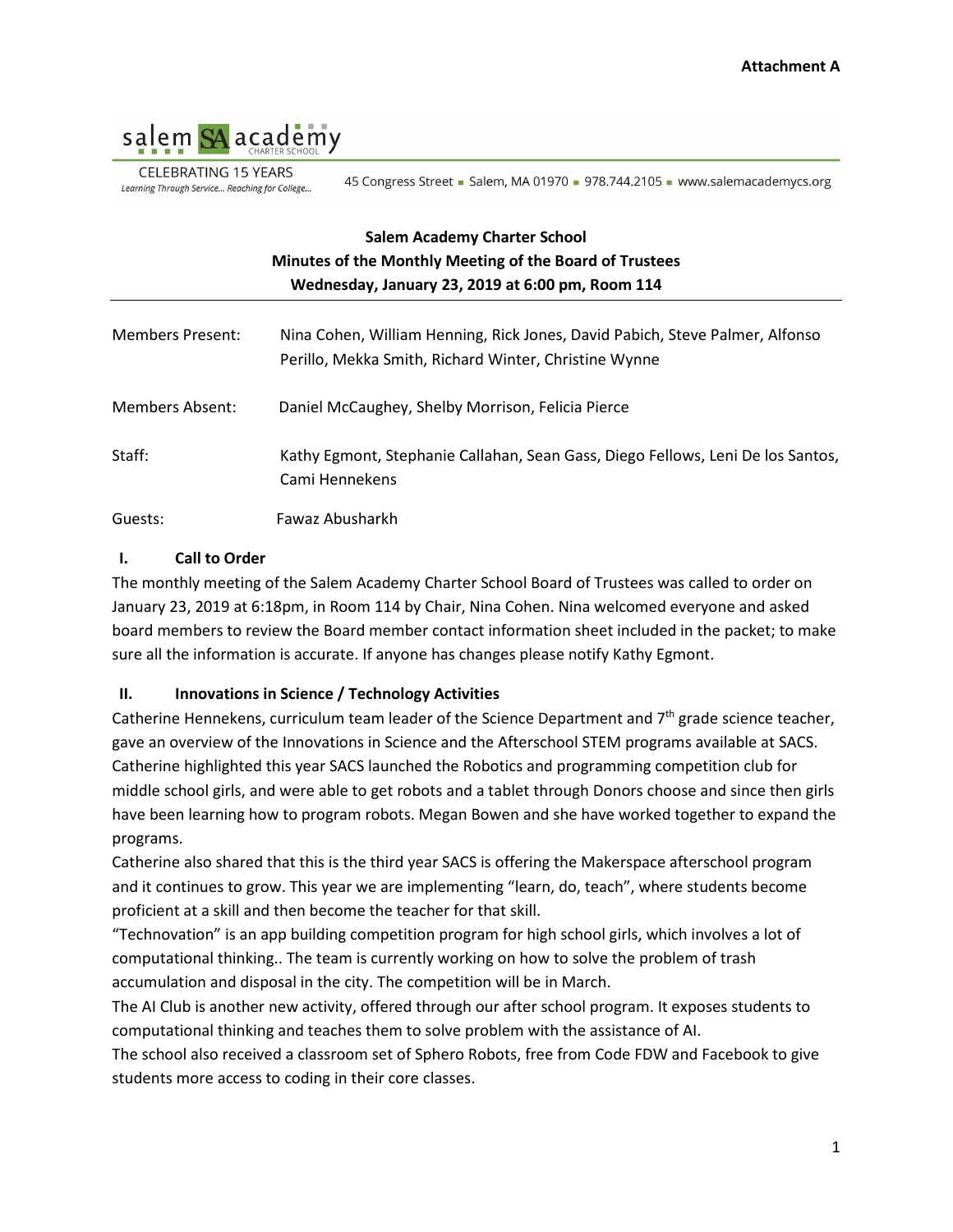Catherine explained the team is looking to launch this during the third quarter at the science class and they are looking for donations of smartphones or tablets that people are no longer using.

In addition, Catherine shared two videos of her middle school students where they shared their coding skills, what they have been working on; and expressed how happy they are with these innovative programs. Catherine added she is in the process of scheduling a WISE Speaker Series where women in STEM present to Lower School students. The first WISE speaker is a SACS Alumna and mechanical engineer: Athena Teatum.

# **III. Approval of the Minutes**

The minutes of the December 19, 2018 board meeting were presented for review. Kathy Egmont shared

that a few edits were made to the original version and are highlighted in blue. Rick Jones moved to approve the revised minutes, with the motion seconded by Steve Palmer. The motion passed by unanimous vote.

# **IV. Public Comment**

There was no public comment.

# **V. SFC Report**

Kathy Egmont shared that students raised over \$8,000 in the Winter Calendar Raffle Fundraiser and 100% of the money raised will go to the students' accounts.

# **VI. New Business**

# **a. Charter Renewal Status**

Kathy Egmont reported the school's charter renewal was approved unconditionally. SACS was classified as not requiring assistance or intervention; met 57 percent of its improvement targets; and is performing in the 83rd percentile when compared to other middle/high schools statewide.

Kathy highlighted three main points from the Summary of Review:

- Out of 15 classrooms observed by the inspectors, 14-manifested evidence of SACS school key mission. Site visitors observed clear classroom expectations, well-established routines, effective transitions, positive praise for positive behavior and effort, and REACH tickets earned.
- The message from all the focus groups were consistent and there was a clear understanding of the school's mission to educate Salem's diverse student population through a unique integration of college preparatory classes with service to the community and to graduate informed, articulate, and proactive individuals of strong character.
- The understanding of the school fiscal drop. The change in procedure of holding donations in the foundation accounts caused the School's total assets to decrease. However, the foundation cash account is holding \$429,014 and it will be transferred to the school's account on a quarterly basis. The footnote explaining the change was included in the Summary of Review.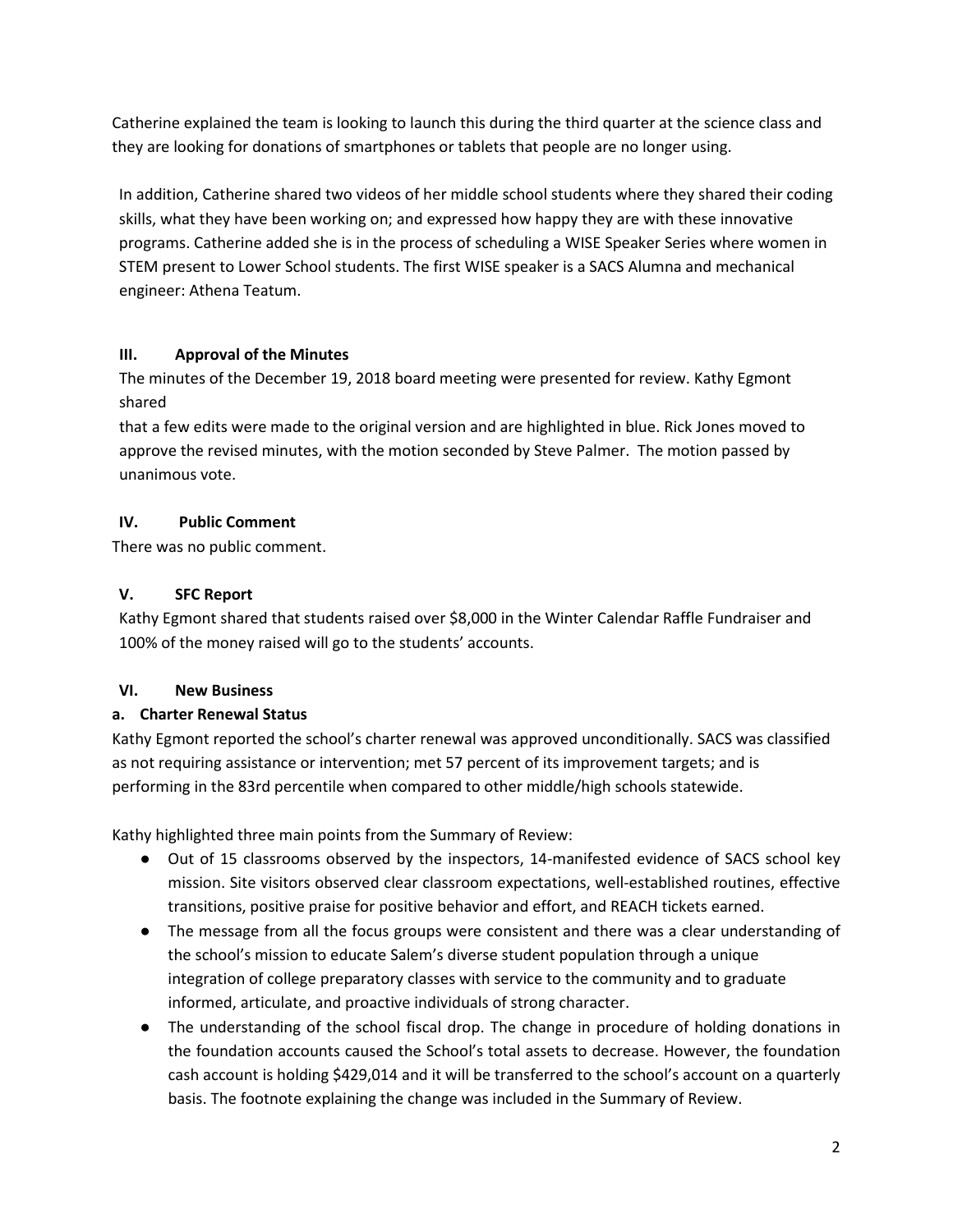#### **VII. Committee Reports**

#### **a. Finance Report**

Alfonso Perillo reported overall things are going well. From the Summary Financials sheet, Alfonso highlighted the school's current Net Income is \$256,932 and the total revenue is \$3,915,256. The finance committee has reviewed the monthly financials in detail and there are no significant concerns. The school is being compensated for Full Enrollment, 480 students. The school's Foundation Cash balance is 393,204 and will continue to be drawn quarterly.

#### **b. Facilities Committee**

David Pabich shared Mr. Lappin is not willing to jeopardize the potential sale and wants to wait to approve the project to paint the mural outside the Gymnasium. David expressed he is optimistic the new owners will be interested in this plan, as it will integrate them to the school and the community.

#### **c. Governance**

Rick Jones reported the governance committee is getting ready for the New Board member Orientation meeting on January  $30<sup>th</sup>$  from 6-8:30pm. Kathy Egmont said all Board members are invited.

#### **d. Development**

Christine Wynne reported the committee is actively focused on the  $15<sup>Th</sup>$  Anniversary Celebration planning. Christine shared that the committee has agreed on ticket pricing, Diego Fellows has created incentivized sponsorship packages so the school can get donations to host the event. The website and all social media outlets, announcing the event went out today. Hardcopy invites will be mailed next week. There is an in-school committee developing a short program and working on decorations, etc. There will be a giving wall, where people can choose to donate to the school. .

Kathy Egmont reported that Christine Wynne will be attending the next Foundation Board Meeting on Monday to formally invite and engage foundation board members to participate and help support the 15<sup>th</sup> Anniversary Celebration.

Diego Fellows presented trustees and guests the website that was recently updated with the invitation and showed everyone where to go to purchase tickets or be a sponsor.

# **e. HR Report**

Rick Winter reported the next HR Committee meeting will be on February 15th.

# **VIII. Head of School Report**

Stephanie Callahan reported, Quarter II ends on January 25<sup>th</sup> and the quarter II results will be presented at the February Board meeting. Stephanie shared the ANet 2 results and highlighted ELA is going very well, 6<sup>th</sup> and 7<sup>th</sup> graders have been performing either 1<sup>st</sup> in the network or 2<sup>nd</sup> in the network which is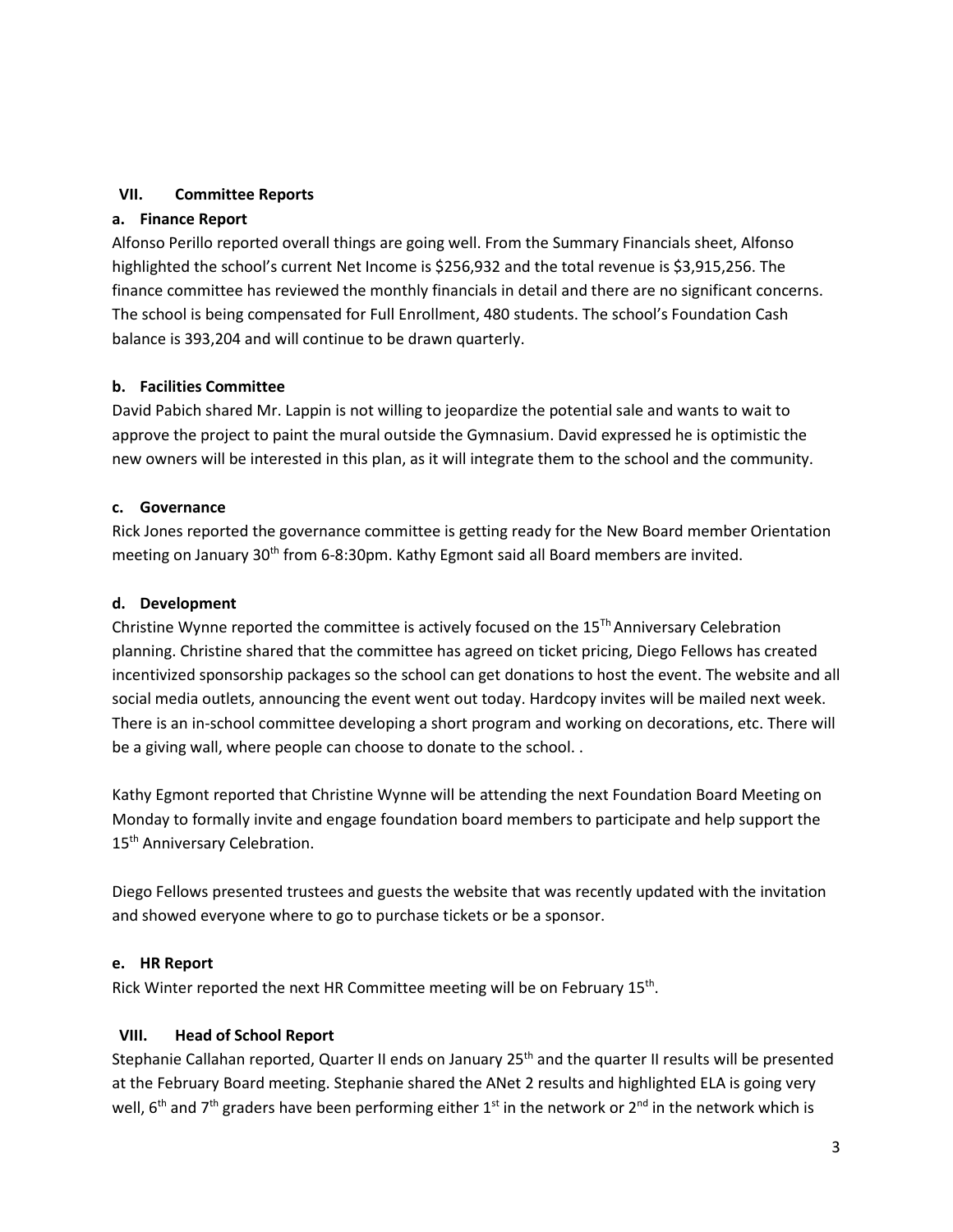very impressive. 8<sup>th</sup> graders have improved their overall performance from A1 to A2 and improved in the network to the 5<sup>th</sup> highest score.

In the Math ANet 2, 6<sup>th</sup> graders have shown some progress and 8<sup>th</sup> graders are doing well, being the 2<sup>nd</sup> in the network. Students in grade 7 have been struggling throughout the year. There are several interventions in place in form of tutoring, in class support and teacher coaching. Stephanie shared she will continue monitoring the process closely and adjusting the practices as needed. The next ANet will be coming up in a few weeks.

Sean Gass shared the PSAT results from the exams administered in October 2018. Sean explained the college ready benchmarks, are set by the College Board and are defined as follows: a student with this score has a 75% likelihood of passing all of their classes on the freshman year of college. If a student is meeting both benchmarks in 9<sup>th</sup> grade, it means there are on track to being prepared for college. Sean reported that 9<sup>th</sup>, 11<sup>th</sup> and 12<sup>th</sup> grade students did well compared to state and nation. 12<sup>th</sup> grade students performed 8% above the state score. There are some concerning scores with the  $10^{th}$  grade group and there are some interventions in place to support this group of students. Teachers are also assessing how to support their skill development so that by the time they are in  $12^{th}$  grade they are meeting both benchmarks.

Sean shared information on the creation of a "Transition Team" that is working on supporting students in the preparation for the college process, both admissions and beyond. The transition team is working on a curriculum 8-12 which will include college and career awareness program.

Stephanie reported as part of the staffing update that a part time math coach and a full time building substitute were hired.

Stephanie also shared the mid-year survey results administered to the staff. Stephanie highlighted five questions where the scores were very high. All questions scored the same or higher than last year.

# **IX. Executive Director Report**

Kathy Egmont reported that as of today the school has received 208 applications. There are over 20 applicants that are siblings. Kathy shared she is very happy with the number of applications received.

As part of the operations improvements, Kathy reported there will be two technology infrastructure upgrades. New interactive projectors will replace Smartboards, and Xerox printers in the main building and in Albright are replacing the large printers. The Paper Cut software program will also be implemented to waste less paper, and monitor usage.

Kathy also shared Salem Academy is now paying E2E an e-rate firm to manage the school bidding process and the processing of all forms for E- Rate reimbursement. The school has completed all the public bidding period and is selecting vendors.

Kathy congratulated Diego Fellows for his election to the Board of the Salem Chamber of Commerce and Sarah Roy, Lower school counselor for her election to the Board of Spur.

# **X. Motion to Adjourn**